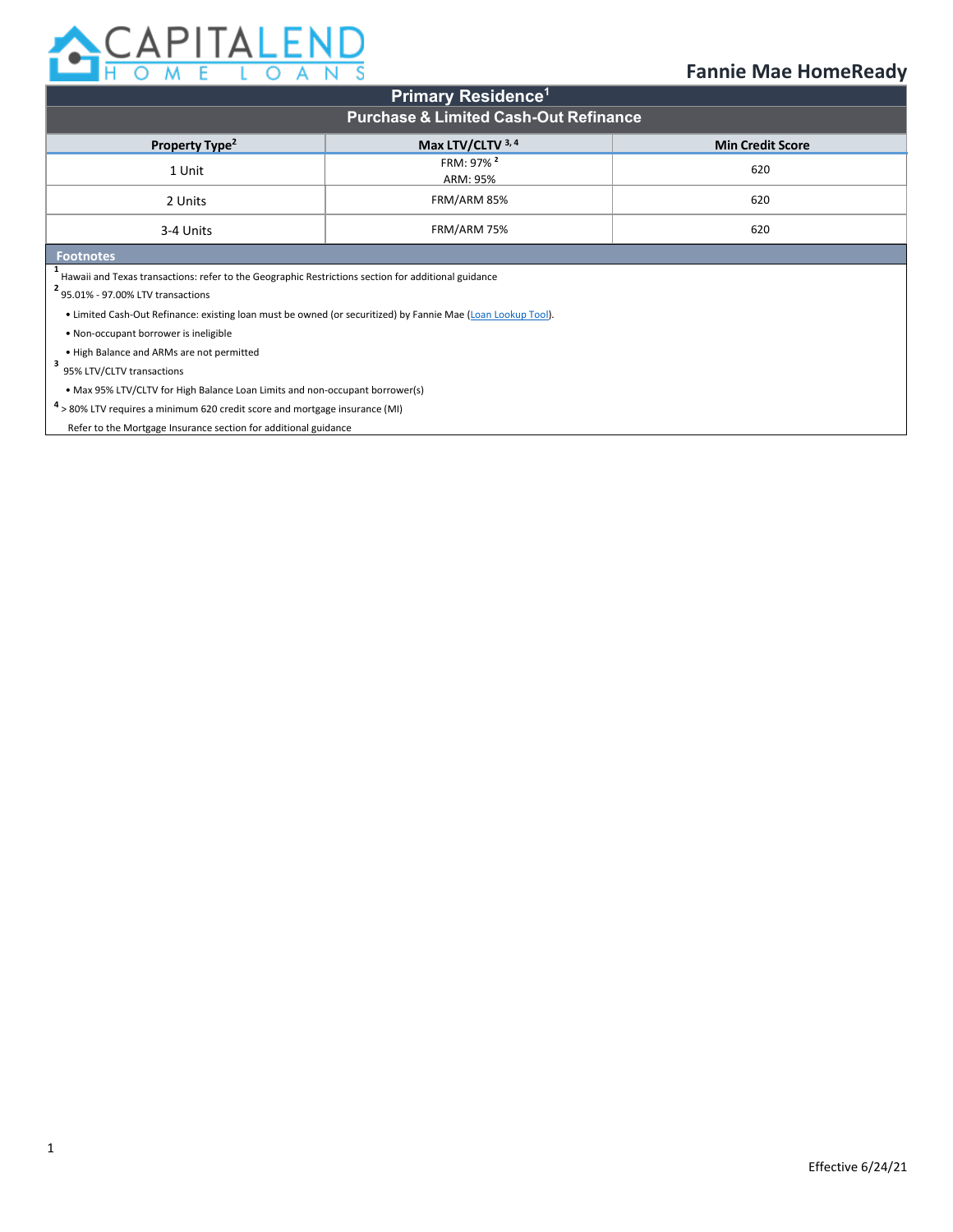

| Process Effective 03/23/20                                         | • Refer to the Conventional Lending Guide COVID-19 Temporary Guidelines for guidance                                                                                                                                                                                                                                                                                                                                                                                                                                                                                                                                                                                                                                          |                                                                                              |  |              |                                                                                                             |              |
|--------------------------------------------------------------------|-------------------------------------------------------------------------------------------------------------------------------------------------------------------------------------------------------------------------------------------------------------------------------------------------------------------------------------------------------------------------------------------------------------------------------------------------------------------------------------------------------------------------------------------------------------------------------------------------------------------------------------------------------------------------------------------------------------------------------|----------------------------------------------------------------------------------------------|--|--------------|-------------------------------------------------------------------------------------------------------------|--------------|
| <b>Ineligible Transaction</b><br><b>Types</b>                      | • Down payment assistance options<br>• Community Seconds/Grants/Affordable Seconds<br>• Mortgage Credit Certificates (MCC) programs<br>• Sweat Equity                                                                                                                                                                                                                                                                                                                                                                                                                                                                                                                                                                         |                                                                                              |  |              |                                                                                                             |              |
| <b>Geographic Restrictions</b>                                     | Hawaii<br>• Properties in Lava Zones 1 or 2 not permitted (verify the appraisal to confirm if property may be in a lava zone)<br>• Hawaiian Home Lands transactions are ineligible<br>Texas Limited Cash-Out Refinances<br>• 1-Unit primary residence transactions<br>o Ineligible                                                                                                                                                                                                                                                                                                                                                                                                                                            | o Refer to the Texas Homestead Refinance Matrix (DU)                                         |  |              |                                                                                                             |              |
| <b>Minimum Loan Amount</b>                                         |                                                                                                                                                                                                                                                                                                                                                                                                                                                                                                                                                                                                                                                                                                                               | Conforming<br>\$60,000                                                                       |  |              | <b>High Balance</b><br>$$1 >$ Conforming loan limit for the number of units for high cost                   |              |
|                                                                    |                                                                                                                                                                                                                                                                                                                                                                                                                                                                                                                                                                                                                                                                                                                               |                                                                                              |  |              |                                                                                                             |              |
| <b>Property Types</b>                                              | Eligible $1$<br>Ineligible<br>• Owner Occupied Principal Residence<br>• Agricultural/Income producing properties<br>○ SFR/PUD (detached/attached)<br>• Non-Warrantable Condo/Condotel<br>○ Condo (low/mid/high rise)<br>• Manufactured home<br>$\circ$ 2-4 units<br>• Earth homes, and geodesic domes<br>○ Co-ops – Refer to Co-op Fixed Rate<br>Properties with solar panels: Appraisal waivers are allowed with evidence of a connection to the public power grid (e.g. current electric                                                                                                                                                                                                                                    |                                                                                              |  |              |                                                                                                             |              |
| <b>AUS Requirements</b>                                            | • DU Approve/Eligible: Fannie Mae guidelines apply<br>• Manual underwriting not permitted<br>• At least one borrower must have traditional credit<br>• Based on income, DU will determine the income eligibility for HomeReady Mortgage<br>• Special Feature Code: SFC 900 required for HomeReady Mortgages<br>• Standard Agency underwriting and property guidelines apply unless specifically referenced in this matrix<br>Note: When pairing HomeReady with HomeStyle Renovation select HomeReady in DU. The more restrictive of HomeReady or<br>HomeStyle Renovation guidelines apply. Can also add the exception footnote in 95.01-97% reflected on HomeStyle Reno matrix                                                |                                                                                              |  |              | Note: DU findings message must include "This case is eligible for delivery as a "HomeReady" Mortgage Loan." |              |
|                                                                    | • BPMI (monthly premium) is eligible<br>• LPMI is not eligible<br>• Financed MI is not available<br>• Custom or reduced MI not eligible<br>• Acceptable renewal types are Level/Constant and Non-refundable                                                                                                                                                                                                                                                                                                                                                                                                                                                                                                                   |                                                                                              |  |              |                                                                                                             |              |
| Mortgage Insurance                                                 | <b>Standard - Required MI Coverage</b><br><b>LTV</b>                                                                                                                                                                                                                                                                                                                                                                                                                                                                                                                                                                                                                                                                          |                                                                                              |  |              |                                                                                                             |              |
|                                                                    | <b>Loan Term</b>                                                                                                                                                                                                                                                                                                                                                                                                                                                                                                                                                                                                                                                                                                              | 80.01-85.00%                                                                                 |  | 85.01-90.00% | 90.01-95.00%                                                                                                | 95.01-97.00% |
|                                                                    | Fixed <= 20 year                                                                                                                                                                                                                                                                                                                                                                                                                                                                                                                                                                                                                                                                                                              | 6%                                                                                           |  | 12%          | 25%                                                                                                         | 25%          |
|                                                                    | Fixed>20 year                                                                                                                                                                                                                                                                                                                                                                                                                                                                                                                                                                                                                                                                                                                 | 12%<br>Note: ARMs MI coverage follow fixed > 20 year table regardless of term, up to 95% LTV |  | 25%          | 25%                                                                                                         | 25%          |
| <b>First-Time Homebuyer</b>                                        | • No requirement for the borrower(s) to be a First-Time Homebuyer                                                                                                                                                                                                                                                                                                                                                                                                                                                                                                                                                                                                                                                             |                                                                                              |  |              |                                                                                                             |              |
| Homeownership<br><b>Education and Housing</b><br><b>Counseling</b> | • Additional SFC 184 required when at least one borrower on the loan has received customized one-on-one assistance from a<br>HUDapproved non-profit counseling agency, as evidenced by completion of a Certificate of Pre-purchase Housing Counseling (Form<br>1017)<br>o Loan level price adjustment credit applies. (Refer to Rate Sheet)<br>• Fannie Mae Homeownership Education and Housing Counseling                                                                                                                                                                                                                                                                                                                    |                                                                                              |  |              |                                                                                                             |              |
|                                                                    | The following is general guidance and subject to DU approval. Subject to additional documentation at the underwriter's discretion<br>• Two year employment history must be verified<br><b>Qualifying Income Limits</b>                                                                                                                                                                                                                                                                                                                                                                                                                                                                                                        |                                                                                              |  |              |                                                                                                             |              |
| <b>Income</b>                                                      | . To determine whether a mortgage is eligible under the borrower income limits, count the income used to qualify the loan<br>o Income (O.T., bonus, etc.) not used to qualify the borrower is not required to be included in the income limit eligibility<br>. Total annual qualifying income must not exceed 80% of the Area Median Income (AMI) for the property's location<br>. DU will determine if the qualifying income meets the income limits, or<br>o Use the HomeReady Eligibility Lookup Tool / Income Eligibility spreadsheet Census Tract Lookup<br>o The Additional Data screen field will allow entering census tract information if DU is unable to geocode the property address<br><b>Salaried Borrowers</b> |                                                                                              |  |              |                                                                                                             |              |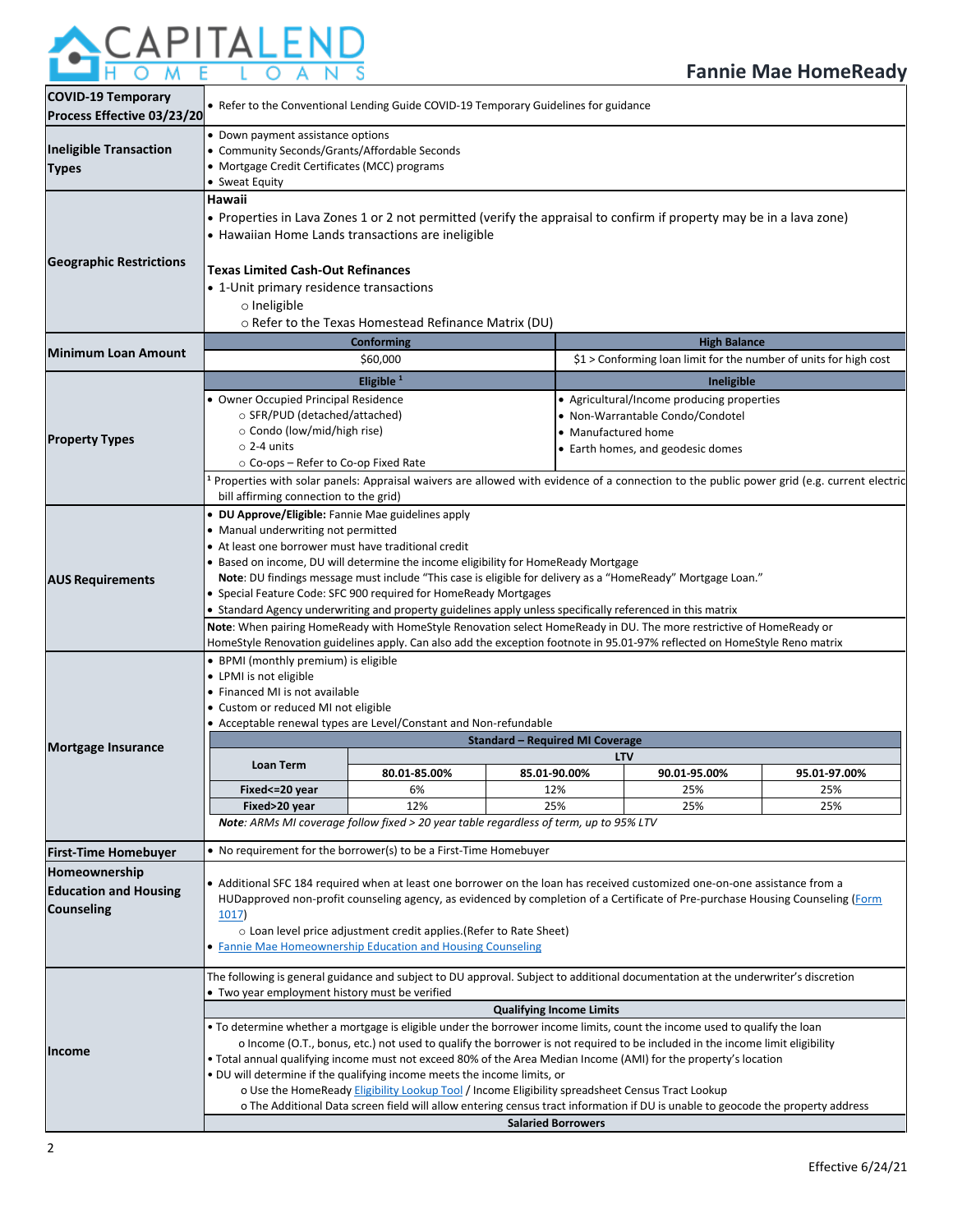

|                                   | • Current paystub dated within 120 days from the Note date                                                                                       |                                                                                                                       |                                                |                                      |                                                                                                                                    |  |
|-----------------------------------|--------------------------------------------------------------------------------------------------------------------------------------------------|-----------------------------------------------------------------------------------------------------------------------|------------------------------------------------|--------------------------------------|------------------------------------------------------------------------------------------------------------------------------------|--|
|                                   | • W2s per DU<br><b>Rental Income</b>                                                                                                             |                                                                                                                       |                                                |                                      |                                                                                                                                    |  |
|                                   | Rental income is an acceptable source of stable income if it can be established that the income is likely to continue.                           |                                                                                                                       |                                                |                                      |                                                                                                                                    |  |
|                                   |                                                                                                                                                  | . Rental income derived from the subject property must be one of the following:                                       |                                                |                                      |                                                                                                                                    |  |
|                                   |                                                                                                                                                  | o 1 unit principal residence with an accessory unit                                                                   |                                                |                                      |                                                                                                                                    |  |
|                                   | o 2-4 unit principal residence in which the borrower occupies one of the units                                                                   |                                                                                                                       |                                                |                                      |                                                                                                                                    |  |
|                                   | . Rental income derived from non-subject property have no restrictions on the property type                                                      |                                                                                                                       |                                                |                                      |                                                                                                                                    |  |
|                                   |                                                                                                                                                  | . Boarder income (relative or non-relative) from a 1 unit property up to 30% of the total gross income is eligible if |                                                |                                      |                                                                                                                                    |  |
|                                   |                                                                                                                                                  | o The individual(s) lives with pays rent to the borrower for the last 12 months                                       |                                                |                                      | o The boarder provides document history of shared residency (i.e. driver's license, bill, or bank statement with boarder's address |  |
|                                   |                                                                                                                                                  | as being the same as the borrower's address)                                                                          |                                                |                                      |                                                                                                                                    |  |
|                                   |                                                                                                                                                  |                                                                                                                       |                                                |                                      |                                                                                                                                    |  |
|                                   | o The boarder can demonstrate (such as copies of canceled checks) the payment of rental payments to the borrower for<br>• the last 12 months, or |                                                                                                                       |                                                |                                      |                                                                                                                                    |  |
|                                   |                                                                                                                                                  | at least 9 of the most recent 12 months provided the rental income is averaged over a 12-month period                 |                                                |                                      |                                                                                                                                    |  |
|                                   |                                                                                                                                                  | Note: Payment of rent by the boarder directly to a third party is not acceptable                                      |                                                |                                      |                                                                                                                                    |  |
|                                   |                                                                                                                                                  |                                                                                                                       |                                                | <b>Self-Employed Borrower</b>        |                                                                                                                                    |  |
|                                   |                                                                                                                                                  | • Business in existence for at least two years (as stated on application)                                             |                                                |                                      |                                                                                                                                    |  |
|                                   |                                                                                                                                                  | . Personal signed individual tax returns, including all pages and schedules as required by DU                         |                                                |                                      |                                                                                                                                    |  |
|                                   |                                                                                                                                                  | . Corporate or partnership signed tax returns, including all pages and schedules as required by DU                    |                                                |                                      |                                                                                                                                    |  |
|                                   |                                                                                                                                                  | <b>Fixed Rate</b>                                                                                                     |                                                | Initial Fixed-Rate Period ≤ 5 years  | Initial Fixed-Rate Period > 5 years                                                                                                |  |
| <b>Qualifying Rate</b>            |                                                                                                                                                  | Qualify at the Note Rate                                                                                              | Qualify at the greater of the fully indexed    | rate or the Note rate + 2.0%         | Qualify at the greater of the fully indexed<br>rate or the Note rate                                                               |  |
|                                   |                                                                                                                                                  | Per DU Approve/Eligible findings; loans with MI may have more restrictive requirements                                |                                                |                                      |                                                                                                                                    |  |
|                                   |                                                                                                                                                  | • Subordinate financing must comply with B2-1.1-04 Subordinate Financing                                              |                                                |                                      |                                                                                                                                    |  |
| <b>Subordinate Financing</b>      |                                                                                                                                                  | • Subordinate financing of a seller-held mortgage is ineligible with HomeReady Mortgage                               |                                                |                                      |                                                                                                                                    |  |
|                                   |                                                                                                                                                  | · Minimum down payment requirement:                                                                                   |                                                |                                      |                                                                                                                                    |  |
|                                   |                                                                                                                                                  | <b>Number of Units</b>                                                                                                |                                                | <b>Minimum Borrower Contribution</b> | <b>Minimum Down Payment</b>                                                                                                        |  |
|                                   |                                                                                                                                                  |                                                                                                                       |                                                |                                      |                                                                                                                                    |  |
| <b>Assets</b>                     |                                                                                                                                                  | One                                                                                                                   |                                                | None                                 | 3%                                                                                                                                 |  |
|                                   |                                                                                                                                                  | Two                                                                                                                   |                                                | 3%                                   | 15%                                                                                                                                |  |
|                                   | <b>Three or Four</b>                                                                                                                             |                                                                                                                       | 3%                                             |                                      | 25%                                                                                                                                |  |
|                                   | • Per DU                                                                                                                                         |                                                                                                                       |                                                |                                      |                                                                                                                                    |  |
| <b>Reserves</b>                   |                                                                                                                                                  |                                                                                                                       |                                                |                                      |                                                                                                                                    |  |
| <b>Interested Party</b>           |                                                                                                                                                  | LTV/CLTV > 90%                                                                                                        |                                                | LTV/CLTV 75.01-90%                   | LTV/CLTV $\leq$ 75%                                                                                                                |  |
| <b>Contribution</b>               |                                                                                                                                                  | 3%                                                                                                                    |                                                | 6%                                   | 9%                                                                                                                                 |  |
|                                   |                                                                                                                                                  |                                                                                                                       |                                                |                                      |                                                                                                                                    |  |
| <b>Property Ownership</b>         |                                                                                                                                                  | . Non-occupant borrower(s) has no limitation on ownership of other residential property                               |                                                |                                      | • Occupant borrowers may own one other financed residential property (in addition to the subject property) at the time of closing  |  |
|                                   |                                                                                                                                                  |                                                                                                                       |                                                |                                      | • Limited Cash-Out transactions: Property must be taken off the market on or before the disbursement date and the borrower must    |  |
| <b>Properties Listed for Sale</b> |                                                                                                                                                  | confirm their intent to occupy the subject property                                                                   |                                                |                                      |                                                                                                                                    |  |
|                                   |                                                                                                                                                  |                                                                                                                       |                                                | <b>Mortgage/Rental History</b>       |                                                                                                                                    |  |
|                                   | Per DU                                                                                                                                           |                                                                                                                       |                                                |                                      |                                                                                                                                    |  |
|                                   |                                                                                                                                                  |                                                                                                                       |                                                | <b>Installment/Revolvig</b>          |                                                                                                                                    |  |
|                                   | • Per DU                                                                                                                                         |                                                                                                                       |                                                |                                      |                                                                                                                                    |  |
|                                   |                                                                                                                                                  |                                                                                                                       |                                                |                                      | Foreclosure, Bankruptcy, Deed-in-Lieu, Short Sale, Repossession, or Loan Modification                                              |  |
|                                   |                                                                                                                                                  |                                                                                                                       |                                                |                                      |                                                                                                                                    |  |
|                                   |                                                                                                                                                  |                                                                                                                       |                                                |                                      |                                                                                                                                    |  |
|                                   |                                                                                                                                                  | <b>Derogatory Event</b>                                                                                               |                                                |                                      | Discharge/Dismissal                                                                                                                |  |
|                                   |                                                                                                                                                  | Bankruptcy - Chapter 7 or 11                                                                                          |                                                |                                      | 4 years                                                                                                                            |  |
|                                   |                                                                                                                                                  | <b>Bankruptcy - Chapter 13</b>                                                                                        |                                                |                                      | 2 years from discharge date                                                                                                        |  |
| Credit                            |                                                                                                                                                  |                                                                                                                       |                                                |                                      | 4 years from dismissal date                                                                                                        |  |
|                                   |                                                                                                                                                  | <b>Multiple Bankruptcy Filings</b>                                                                                    |                                                |                                      | 5 years from dismissal or discharge date                                                                                           |  |
|                                   |                                                                                                                                                  | Foreclosure                                                                                                           |                                                |                                      | 7 years                                                                                                                            |  |
|                                   |                                                                                                                                                  | <b>Loan Modification</b>                                                                                              |                                                |                                      | No seasoning, DU will evaluate                                                                                                     |  |
|                                   |                                                                                                                                                  | Deed-in-Lieu of Foreclosure                                                                                           |                                                |                                      |                                                                                                                                    |  |
|                                   |                                                                                                                                                  | <b>Pre-foreclosure Sale</b>                                                                                           |                                                |                                      | 4 years                                                                                                                            |  |
|                                   |                                                                                                                                                  | <b>Charge-Off of Mortgage Account</b>                                                                                 |                                                |                                      |                                                                                                                                    |  |
|                                   |                                                                                                                                                  |                                                                                                                       |                                                |                                      |                                                                                                                                    |  |
|                                   |                                                                                                                                                  |                                                                                                                       | <b>Collections and Non-Mortgage Charge-Off</b> |                                      |                                                                                                                                    |  |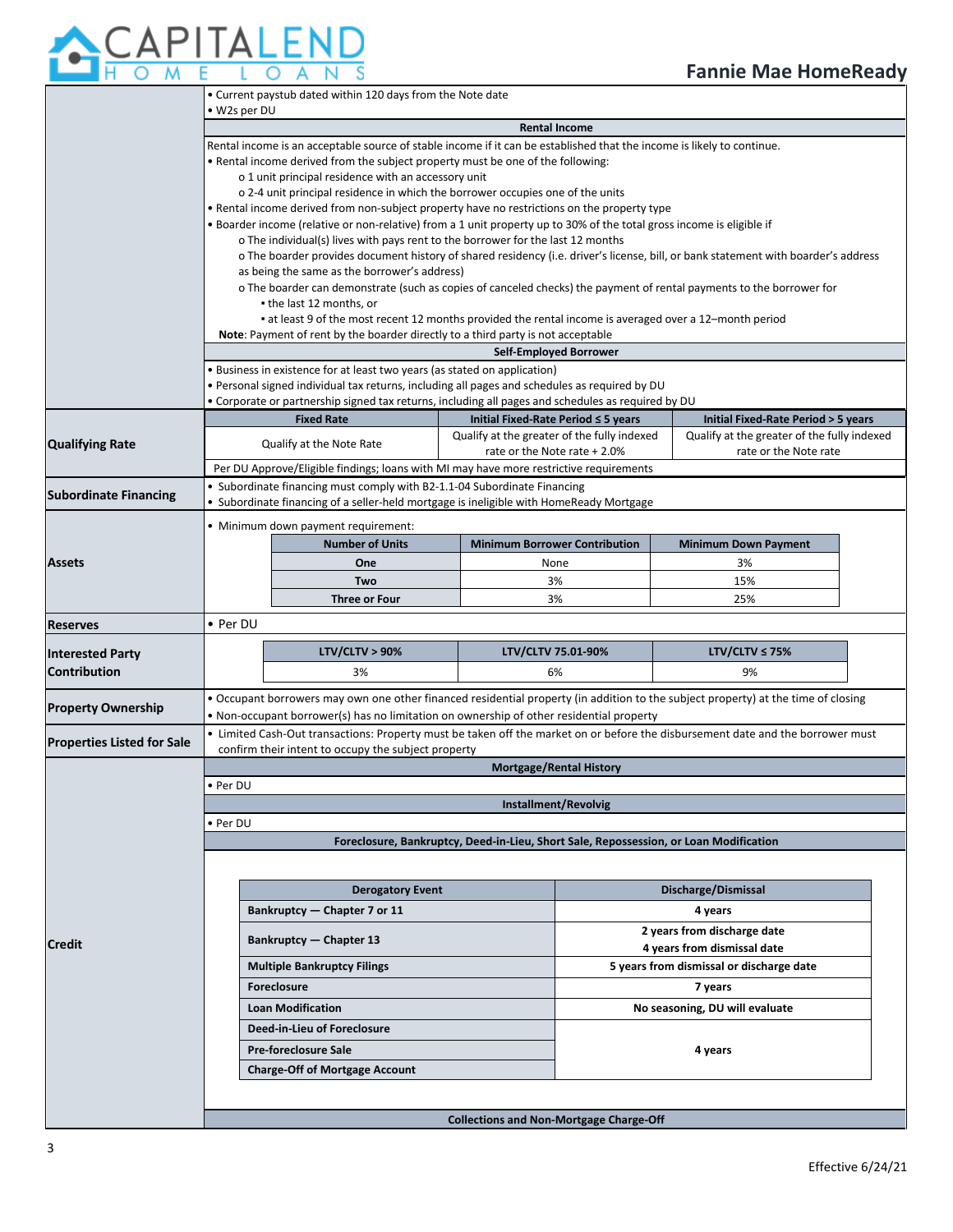

|                                                                                   | <b>Transaction Type</b>                                                                                                                  |                                                                              |                                                                                     | Requirement                                                                      |  |  |
|-----------------------------------------------------------------------------------|------------------------------------------------------------------------------------------------------------------------------------------|------------------------------------------------------------------------------|-------------------------------------------------------------------------------------|----------------------------------------------------------------------------------|--|--|
|                                                                                   | 1 Unit, Principal Residence                                                                                                              |                                                                              |                                                                                     | Payoff not required regardless of amount                                         |  |  |
|                                                                                   | 2-4 Units, Owner Occupied and Second Home<br><b>Investment Property</b>                                                                  |                                                                              |                                                                                     | Accounts totaling > \$5,000 must be paid in full                                 |  |  |
|                                                                                   |                                                                                                                                          |                                                                              |                                                                                     | prior to or at closing                                                           |  |  |
|                                                                                   |                                                                                                                                          |                                                                              |                                                                                     | Individual accounts $\ge$ \$250 and totaling > \$1,000                           |  |  |
|                                                                                   |                                                                                                                                          |                                                                              |                                                                                     | must be paid in full prior to or at closing                                      |  |  |
|                                                                                   | Note: Collection accounts reported as medical collections are not used in the DU risk assessment                                         |                                                                              |                                                                                     |                                                                                  |  |  |
|                                                                                   | Student loans in repayment, deferment, or forbearance:                                                                                   |                                                                              |                                                                                     |                                                                                  |  |  |
|                                                                                   |                                                                                                                                          | If                                                                           | <b>Then</b><br>May use that amount for qualifying purposes                          |                                                                                  |  |  |
|                                                                                   |                                                                                                                                          | <b>Payment Reflected on</b>                                                  |                                                                                     |                                                                                  |  |  |
|                                                                                   |                                                                                                                                          | <b>Payment Not Reflected</b>                                                 | May use the monthly payment that is on the most recent student loan                 |                                                                                  |  |  |
|                                                                                   |                                                                                                                                          | on credit report                                                             | statement to qualify the borrower                                                   |                                                                                  |  |  |
|                                                                                   |                                                                                                                                          |                                                                              | • Use 1% of the outstanding student loan balance (even if this amount is lower than |                                                                                  |  |  |
|                                                                                   |                                                                                                                                          |                                                                              | the actual fully amortizing payment), or                                            |                                                                                  |  |  |
|                                                                                   |                                                                                                                                          | Credit report shows \$0                                                      | • a fully amortizing payment using the documented loan repayment terms              |                                                                                  |  |  |
|                                                                                   |                                                                                                                                          |                                                                              |                                                                                     |                                                                                  |  |  |
|                                                                                   |                                                                                                                                          |                                                                              | then may qualify the borrower with a \$0 payment                                    |                                                                                  |  |  |
|                                                                                   | • Higher-priced mortgage loan (HPML) underwriting requirements are applicable to all occupancy types (not just primary residences)       |                                                                              |                                                                                     |                                                                                  |  |  |
|                                                                                   | • 5/1 ARM not eligible as HPML or higher-priced covered transactions (HPCT)                                                              |                                                                              |                                                                                     |                                                                                  |  |  |
|                                                                                   | . Every refinance transaction must offer a documented, demonstrable, Net Tangible Benefit (NTB) to the borrower.                         |                                                                              |                                                                                     |                                                                                  |  |  |
|                                                                                   | . Team members with delegated underwriting authority or melloAuthority are responsible for identifying Net Tangible Benefit              |                                                                              |                                                                                     |                                                                                  |  |  |
|                                                                                   | throughout the loan process.                                                                                                             |                                                                              |                                                                                     |                                                                                  |  |  |
|                                                                                   | • State-required NTB forms must be completed as applicable.                                                                              |                                                                              |                                                                                     |                                                                                  |  |  |
|                                                                                   | . Refer to the Net Tangible Benefit policy in the YODA Conventional Lending Guide for complete guidance, including transactions in which |                                                                              |                                                                                     |                                                                                  |  |  |
| <b>Student Loans</b><br><b>HPML and HPCT Loans</b><br><b>Net Tangible Benefit</b> |                                                                                                                                          | <b>Credit Report</b><br>the Net Tangible Benefit is not easily identifiable. | If income-driven payment plan is \$0                                                | . Obtain student loan documentation to verify the actual monthly payment is \$0, |  |  |